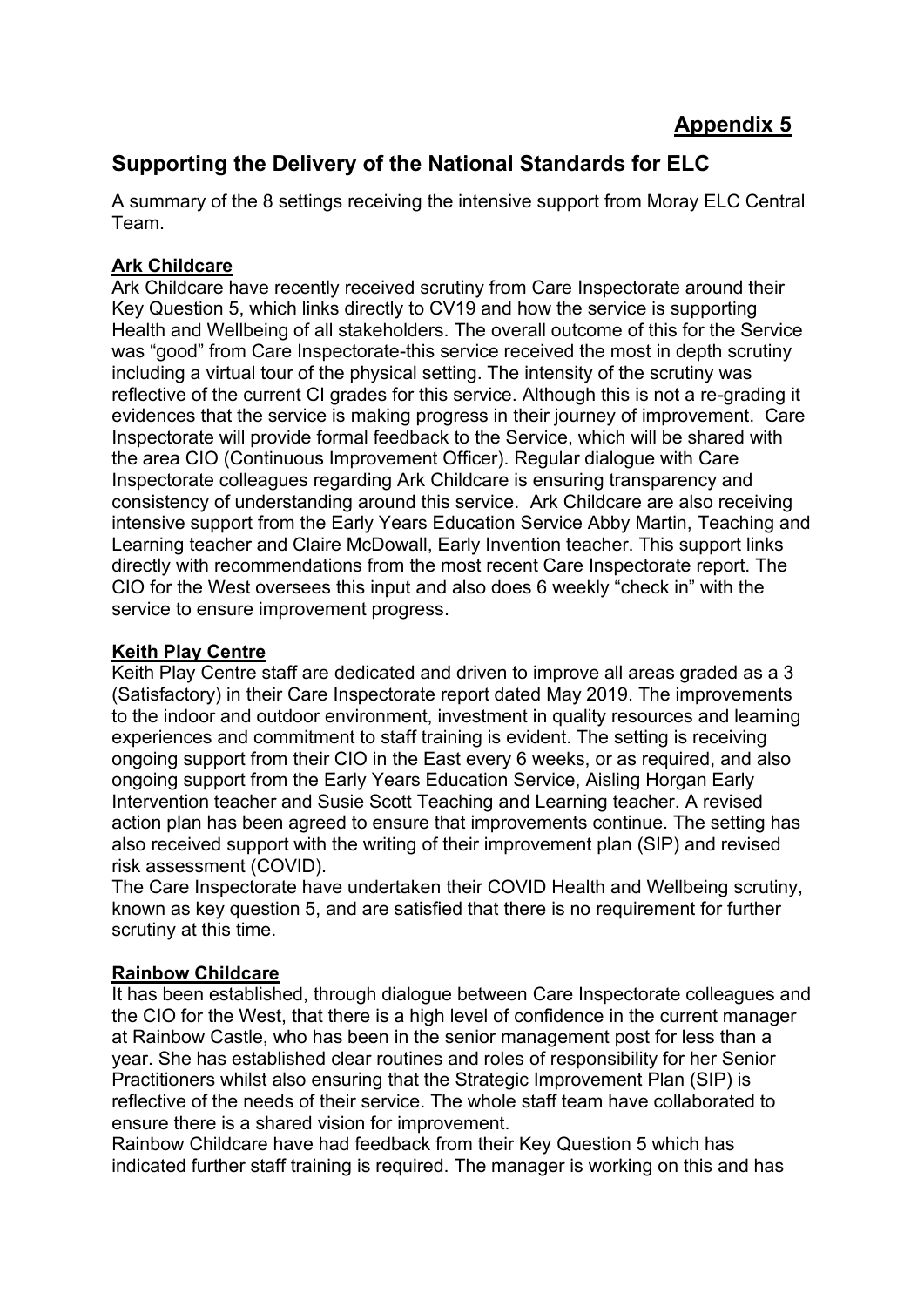accessed Child Protection training, Virtual Outdoor learning and Emotions Coaching training. The CIO for the West has supported the manager to ensure staff are regularly reflecting on training opportunities and ensuring that impact is measured and steps are taken, where required, to improve.

Rainbow Castle are also receiving intensive support from Abby Martin, Teaching & Learning team. Abby is focusing on the practicalities of quality observations and the environment. The staff team are also receiving support around developing their floorbooks. The Senior Early Years Practitioners are now taking ownership of their own areas within Self Evaluation.

## **St Sylvesters**

St Sylvesters has been managed by the current CALA Nursery Manager, since early in 2018. During this period of time the setting has focussed on development and improvement as per HMiE and Care Inspectorate requirements and recommendations.

The ELC team at St Sylvesters have had support from the CALA Quality Assurance and Training Team as well as the CIO (West) and more recently the Teaching & Learning Team, Abby Martin and Early Intervention Team, Caroline Morris. All of this support is being measured through evaluation, reflection and regular reporting. The team are able to evidence and discuss what they are doing and why. From January 2021 a new CALA Nursery Manager was appointed and is working closely with the staff team to ensure consistency and continuity.

#### **Stramash**

The whole Stramash organisation has seen transformational change in the last year since a new manager took on the role of CEO. The Elgin site of Stramash has a strong team leader that has worked collaboratively with the organisation to ensure the physical infrastructure of their Spynie site is sustainable. The environment was one of the key aspects of concern in December 2019 when they were inspected by Care Inspectorate.

The team leader, has also actioned key points on the report including ensuring all staff are child protection trained and that there are clear processes for safer recruitment. The CIO for the West has collaborated closely with the service to ensure progress is maintained.

#### **Pilmuir & Kinloss**

Both Pilmuir and Kinloss are now managed by Bev Ashworth, who previously supported improvement at Millbank Nursery (2018-2020). Both services have dedicated staff teams that have a wealth of experience to support improvement. The Pilmuir team have been working closely with Thyra Storrier, Teaching & Learning Early Years Teacher to extend play experiences, particularly around creativity and exploration. The new building at Pilmuir nursery has aided changes to the environment and the team are working to resource the service to consistently provide high quality play opportunities.

Pilmuir has received positive feedback from the recent Care Inspectorate scrutiny around Key Question 5. Further follow up will be in the form of a virtual tour to allow Care Inspectorate colleagues to see the physical improvements. This virtual tour may result in a regrading of the service.